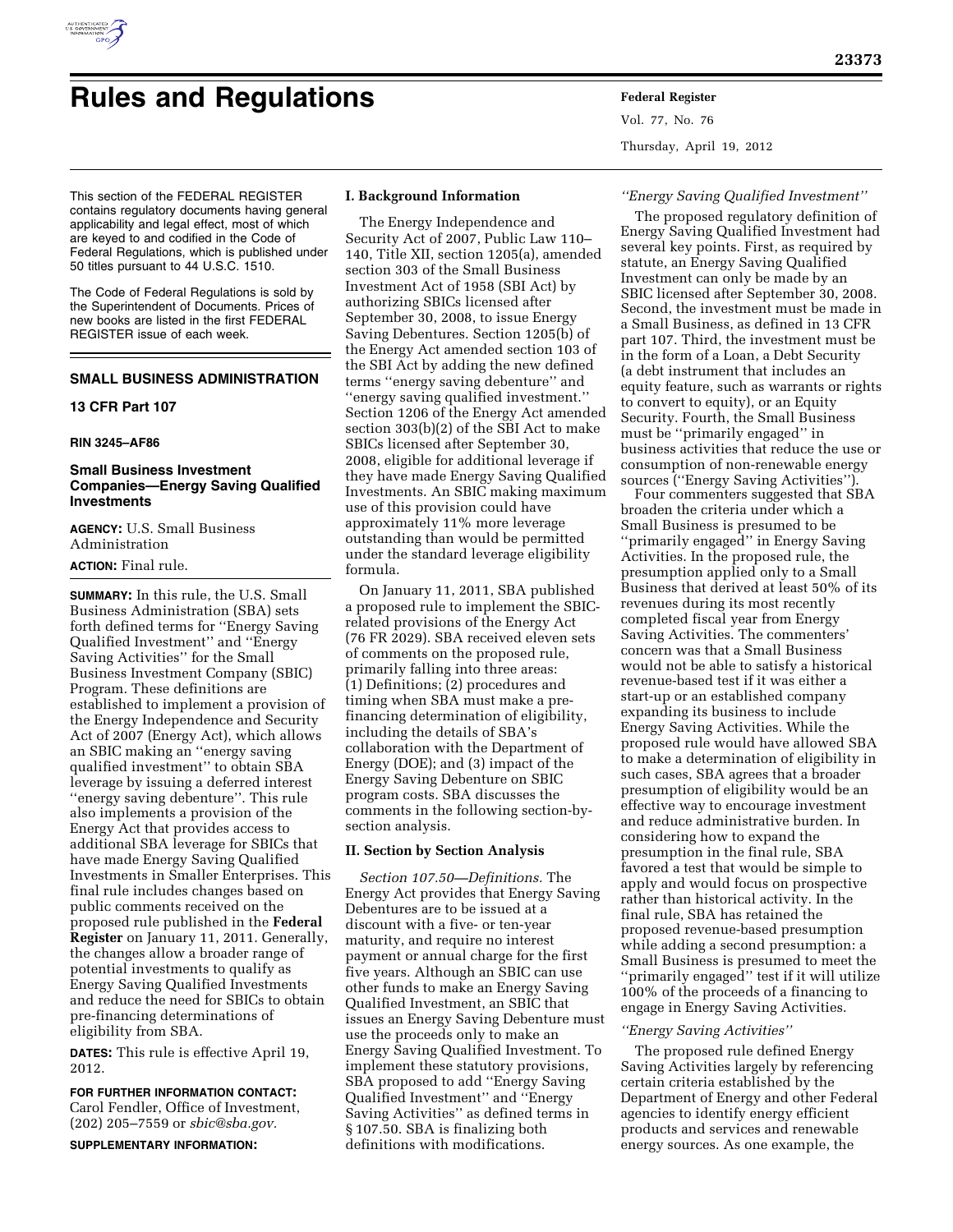design or manufacturing of products that satisfy the criteria for use of the Energy Star trademark label would qualify as an Energy Saving Activity.

Paragraph (1) of the proposed definition provided that Energy Saving Activities would include not only manufacturing or research and development of energy-efficient final products, but also ''integral product components, integral material, or related software''. One commenter asked SBA to clarify that Small Businesses producing ''supply chain'' components for products eligible for federal tax credits are included in the definition of Energy Saving Activities. SBA intended paragraph (1) of the proposed definition to include the activities of ''supply chain'' Small Businesses. SBA believes the proposed rule was sufficiently clear on this point and does not require modification.

SBA received a comment to include under the definition of Energy Saving Activities any Small Business activity that qualifies for either the Residential Energy Tax Credit or an Advanced Research Project Agency—Energy (ARPA–E) grant award. With the agreement of DOE, SBA has added paragraph (1)(v) to the Energy Saving Activities definition to include those activities, as well as any other technology commercialization activity that has qualified for a DOE Small Business Innovation Research (SBIR) or Small Business Technology Transfer (STTR) award.

SBA received, but did not adopt, a comment suggesting that paragraph (1)(iii) of the definition, which describes activities that improve ''automobile'' efficiency, should be broadened to include other means of transport such as trucks, buses, trains, and aircraft. This provision of the proposed rule was based upon DOE's specific expertise in energy savings activities related to passenger vehicles, whereas other transportation alternatives would fall across the purview of several Federal agencies. SBA expects that many activities aimed at achieving results similar to those described in paragraph (1)(iii) for forms of transportation other than automobiles would qualify as Energy Saving Activities under paragraph (4) of the definition.

SBA received five comments suggesting the definition of Energy Saving Activities be expanded to specifically include the biomass preprocess of pyrolysis, which is one method of biomass conversion for the ultimate production of renewable solid fuels. Based on consultation with DOE, SBA did not adopt this suggestion, as each preprocess of biomass is

situational and specific and there are currently no approved standards by which to evaluate all levels of biomass preprocesses and conversion methods. With the many possible technological permutations, SBA believes that potential SBIC investments involving pyrolysis or any type of preprocessing of biomass should be evaluated on a caseby-case basis under paragraph (4) of the definition.

SBA received one comment to expand the definition of Energy Saving Activities to include ''earthquake disaster potential and pipeline safety'' of both non-renewable and renewable energy sources. While SBA agrees that these are important concerns, they are outside the scope of activities contemplated by the Energy Act.

SBA received one comment to broaden the definition of Energy Saving Activities "\* \* \* to include all forms of commercialization of R[esearch] &D[evelopment], including 'licensing' and 'outsourcing' as well as revenues generated by those activities.'' Paragraphs (1) and (4) of the proposed definition already encompassed research and development activities; the commenter's suggestion would also treat the receipt of licensing fees, royalties, or similar payments as an Energy Saving Activity if such payments were generated from the results of previously conducted research and development that would have qualified as Energy Saving Activities. SBA does not believe that the passive receipt of payments is appropriate for inclusion in the definition. Furthermore, if a Small Business generates revenues solely from licensing or similar activities, it would be ineligible for SBIC financing under existing § 107.720(b), which prohibits the financing of a passive business. It should be noted, however, that a Small Business that outsources the manufacturing of its products may still qualify for financing (and its activities may qualify as Energy Saving Activities) if it is actively engaged in product design or deployment.

Paragraph  $(1)(v)$  of the Energy Saving Activities definition in the proposed rule (redesignated as paragraph (1)(vi) in the final rule) included activities that meet the standards for receiving Energy Credits as defined in Internal Revenue Code section 48, among which is a credit related to qualified fuel cell power plants. In the final rule, at the suggestion of DOE, SBA has added paragraph (1)(vii) to the Energy Saving Activities definition, to clarify that the definition includes the provision of highly efficient conversion systems for fuel cells that can use renewable or nonrenewable fuel.

SBA has also made non-substantive edits to improve the clarity of paragraphs  $(1)(viii)$  and  $(2)(v)$  of the Energy Saving Activities definition. Paragraph (1)(viii) concerns manufacturing or research and development activities that improve electricity delivery efficiency by supporting one or more defined smart grid functions; paragraph  $(2)(v)$ concerns deployment of products, services or functionalities for the same purpose.

*Section 107.610—Required Certifications for Loans and Investments.* SBA received two comments on the certification requirements for Energy Saving Qualified Investments in proposed § 107.610(f), in particular the requirements in paragraph (f)(2) applicable to investments for which SBA must make a pre-financing determination of eligibility. In such cases, the proposed rule would have required materials submitted to SBA to be certified as true and correct by both the Small Business and the SBIC to the best of their knowledge. The commenters pointed out that an SBIC might not be in a position to make the required certification at the date of submission because due diligence on the prospective investment would probably still be in its early stages. SBA agrees that this is a valid concern and has modified the final rule so that only the Small Business must provide a certification at the date of submission. As of the closing date of the Financing all due diligence should be completed, and at that time the SBIC would be required to certify that, to the best of its knowledge, it has no reason to believe that the materials submitted to SBA are incorrect.

As part of its review of the certification requirements in response to the comments on the proposed rule, SBA noted that proposed paragraph (f)(1), which concerns Energy Saving Qualified Investments that do not require a pre-financing determination of eligibility by SBA, required a certification by the SBIC but not by the concern receiving the financing. Because not all information can be independently confirmed, an SBIC must rely to some degree on the integrity of the information that a concern provides. Therefore, in the final rule, § 107.610(f)(1)(iv) adds a requirement under which a concern receiving financing must certify, as true and correct to the best of its knowledge, any information it provided to an SBIC in connection with the determination that the concern was eligible to receive an Energy Saving Qualified Investment.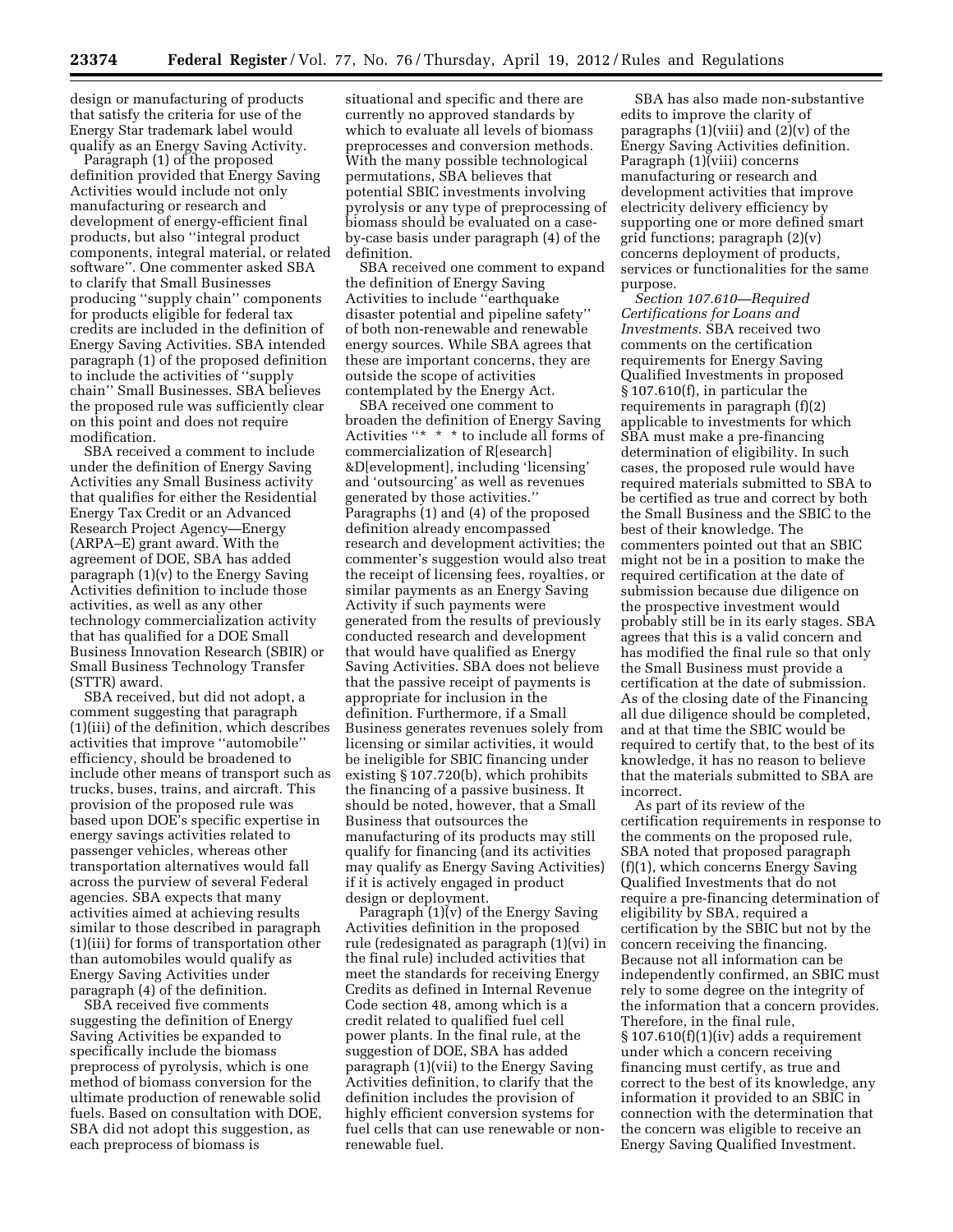As discussed earlier in this preamble, SBA has revised the definition of Energy Saving Qualified Investment by adding a presumption that a Small Business will be considered ''primarily engaged'' in Energy Saving Activities if it intends to use all of the proceeds of a proposed financing for such activities. In connection with that revision, SBA has added post-investment requirements for documentation of the actual use of proceeds in § 107.610(f)(5). Under these provisions, the Small Business must provide the SBIC with documentation of the use of proceeds no later than six months after the closing date of the financing; if some or all of the proceeds have not yet been spent, further updates would be required at six-month intervals. SBA expects, given the substantial investment amounts typically involved, that an SBIC would monitor use of proceeds at least this frequently in the ordinary course of business. The SBIC would be responsible for reviewing the information submitted by the Small Business and documenting that it had reasonably determined that the financing proceeds were used appropriately to fund Energy Saving Activities.

SBA has also slightly reorganized § 107.610(f) for greater clarity; in the final rule,  $\S 107.610(f)(2)$  includes only the requirements for an SBIC seeking a determination from SBA that an activity in which a concern is engaged is an Energy Saving Activity. The requirements for an SBIC seeking a determination from SBA that a concern is ''primarily engaged'' in Energy Saving Activities appear separately in  $§ 107.610(f)(3)$ . The requirement for certification by the SBIC as of the closing date of the financing appears in  $\S 107.610(f)(4)$ .

SBA also received three comments dealing more generally with the process and timeframe for obtaining a prefinancing determination of eligibility from SBA. Commenters suggested that SBA allow SBICs to submit materials electronically and develop an expected timeline for consideration for SBA to reach a decision in consultation with DOE.

SBA has and will continue to consult with DOE technical experts on an asneeded basis when evaluating whether certain small business concerns are primarily engaged in an energy saving activity (per request of an SBIC as part of the pre-financing determination of eligibility of use for the Energy Savings Debenture program). As discussed in the ''Paperwork Reduction Act'' section of this preamble, SBA will electronically collect information from an SBIC

through the ''Financing Eligibility Statement for Usage of Energy Saving Debenture''.

*Section 107.1150—Maximum Amount of Leverage for a Section 301(c) Licensee.* New paragraph (d) implements a provision of the Energy Act that may provide additional leverage eligibility to SBICs licensed on or after October 1, 2008, that make Energy Saving Qualified Investments in Smaller Enterprises. SBA received no comments on this provision and is finalizing the section as proposed.

*Other Comments.* In addition to the comments received on specific provisions of the proposed rule, SBA received four comments suggesting that SBA report on various topics, including among others: Energy Saving Debenture usage, number of Small Businesses financed, resulting breakthroughs in technology, comparative studies quantifying energy savings, and performance of Small Businesses financed. While SBA is concerned about minimizing any increases in the reporting burden placed on SBICs and Small Businesses, SBA recognizes a particular need to monitor the performance of investments financed with the proceeds of Energy Saving Debentures, because of their potential impact on fees charged to all SBICs utilizing debenture leverage. SBA plans to ask SBICs to identify each financing that is an Energy Saving Qualified Investment through a certification made at the time of such financing and through quarterly and annual financial reports to SBA. SBICs will also be asked to indicate whether an Energy Saving Qualified Investment was financed with the proceeds of an Energy Saving Debenture or a standard debenture. With these identifiers, SBA will be able to track the performance of Energy Saving Qualified Investments and the SBICs that have made them. SBA expects to make the information collected available to the public in aggregated form.

## *Energy Saving Debenture*

As discussed in the preamble to the proposed rule, section 1205(b) of the Energy Act provided for SBA leverage in the form of an ''energy saving debenture'', which would be a five- or ten-year debenture issued at a discount so as to be, in effect, a ''zero coupon'' debenture for the first five years. SBA leverage fees would be paid as required under current § 107.1130, except for the annual charge in § 107.1130(d) which would be deferred for the first five years and thereafter be payable semi-annually along with the debenture interest. For example, an SBIC issuing a \$1,000,000

ten-year debenture with a combined interest rate and annual charge of 6% would receive roughly \$750,000 upon issuance and would make no payments of interest or annual charge for the first five years. Starting with the sixth year, the SBIC would make semi-annual payments of interest and charges on the debenture's face amount of \$1,000,000. At maturity the SBIC would pay the \$1,000,000 face amount of the debenture.

Each SBIC licensed after September 30, 2008, that is eligible to issue debentures under current regulations would be eligible to issue an Energy Saving Debenture for the purpose of making an Energy Saving Qualified Investment. No regulatory changes are necessary to implement this new type of debenture. However, SBA did receive a number of comments concerning the Energy Saving Debenture.

SBA received two comments stating that SBA should clarify how an SBIC will be able to calculate the net proceeds it can expect to receive when it issues an Energy Saving Debenture. The same two commenters also asked whether the interest rate on an Energy Saving Debenture could change after issuance if SBA were to include the debenture in a pool of securities offered for public or private sale, and if so whether the change might affect the funds available to the SBIC.

As discussed elsewhere in this preamble, the cash received by an SBIC issuing an Energy Saving Debenture would be the face value of the debenture discounted by the present value of the interest and annual Charge for the fiveyear discount period. SBA currently maintains a calculator that an SBIC can use to estimate the net proceeds of an LMI debenture, which has the same structure as the Energy Saving Debenture. The LMI calculator can be accessed through *[http://www.sba.gov/](http://www.sba.gov/content/lmi-debenture-calculator) [content/lmi-debenture-calculator.](http://www.sba.gov/content/lmi-debenture-calculator)* 

SBA does not anticipate that Energy Saving Debentures will be pooled. SBICs can expect the interest rate on such debentures to remain fixed for their entire term.

SBA received two comments stating that SBICs planning to use Energy Saving Debentures must be able to understand how SBA intends to apportion availability. Beginning in fiscal year 2012, SBA expects to hold annual Energy Saving Debenture allocations on a semi-annual basis, authorizing up to half of the overall annual allocation amount in the first allocation period and the remainder in the second period. SBA will limit the maximum initial Energy Saving Debenture allocation for an individual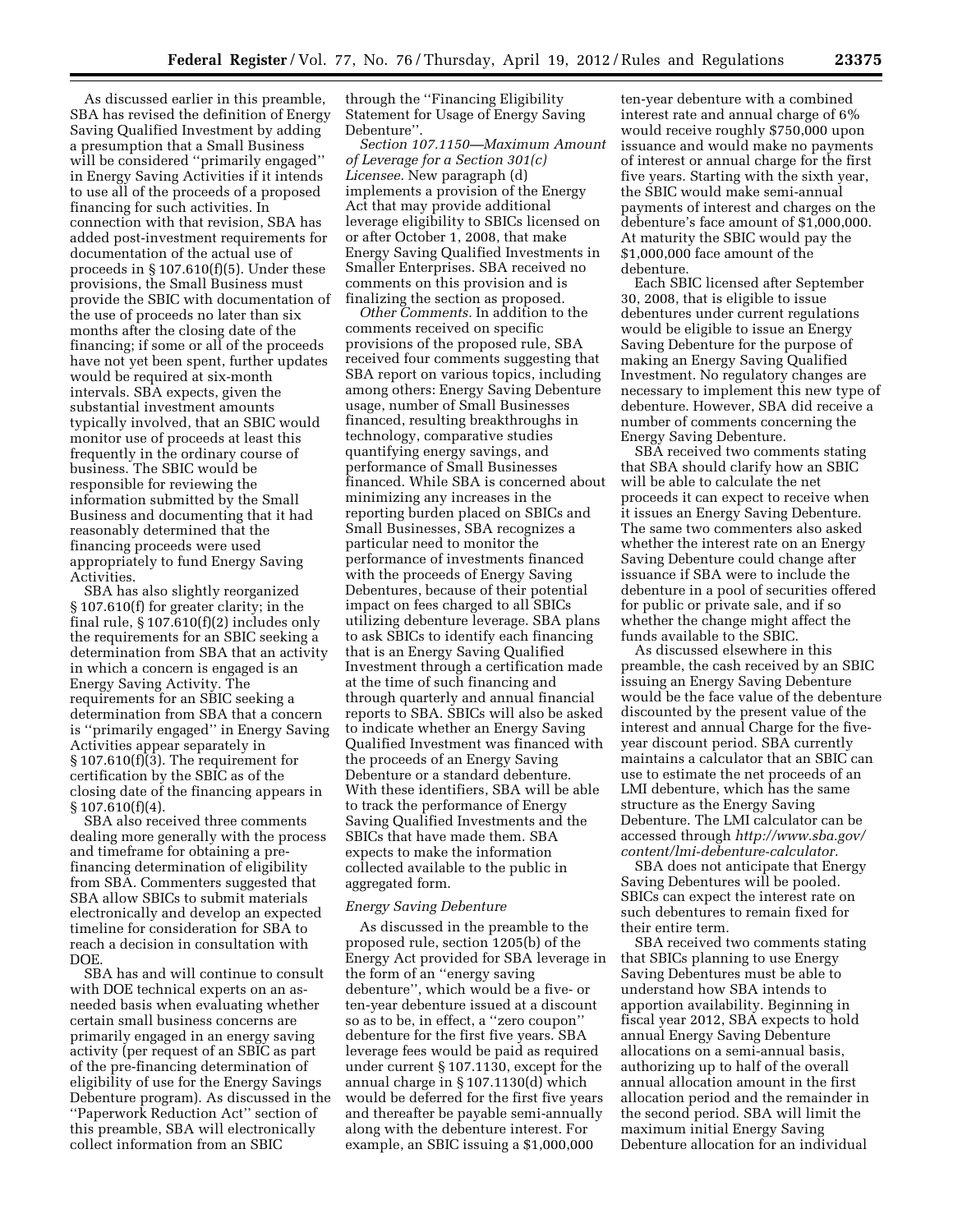SBIC to an amount equal to the SBIC's Regulatory Capital (i.e., one tier of leverage) in any fiscal year. If aggregate demand at one tier of leverage is greater than the amount available, SBA will scale back SBICs' leverage requests as necessary. An SBIC that received an allocation of Energy Saving Debenture leverage in the first allocation period may seek an additional allocation in the second period, subject to availability.

Finally, SBA received two comments regarding the impact of the Energy Saving Debenture on program costs; these comments are discussed in the section of this preamble concerning compliance with Executive Order 12866.

## *Electronic Access to Criteria for Evaluation of ''Energy Saving Activities''*

As discussed in the preamble to the proposed rule, SBA intends to link its Investment Division Web site (*[www.sba.gov/inv](http://www.sba.gov/inv)*) to other government Web sites that will assist users in determining whether a company providing or developing particular products or services is engaged in Energy Saving Activities. Some sites allow users to search for a specific product by name, while others provide performance criteria or outcomes that a qualifying product or service must satisfy. The current addresses for these sites are repeated here for the convenience of the reader:

#### 1. Energy Star

*[www.energystar.gov/products](http://www.energystar.gov/products)* 

2. Federal Energy Management Program

*[www1.eere.energy.gov/femp/](http://www1.eere.energy.gov/femp/technologies/eep_purchasingspecs.html) [technologies/](http://www1.eere.energy.gov/femp/technologies/eep_purchasingspecs.html) eep*\_*[purchasingspecs.html](http://www1.eere.energy.gov/femp/technologies/eep_purchasingspecs.html)* 

3. Renewable Electricity Production Tax Credit (Internal Revenue Code Section 45)

*[http://www.irs.gov/irb/2010-18](http://www.irs.gov/irb/2010-18_IRB/ar11.html)*\_*IRB/ [ar11.html](http://www.irs.gov/irb/2010-18_IRB/ar11.html)* 

4. Energy Credit (Internal Revenue Code Section 48)

*[http://frwebgate.access.gpo.gov/cgi-bin/](http://frwebgate.access.gpo.gov/cgi-bin/usc.cgi?ACTION=RETRIEVE&FILE=$$xa$$busc26.wais&start=1688508&SIZE=98870&TYPE=PDF)  [usc.cgi?ACTION=RETRIEVE](http://frwebgate.access.gpo.gov/cgi-bin/usc.cgi?ACTION=RETRIEVE&FILE=$$xa$$busc26.wais&start=1688508&SIZE=98870&TYPE=PDF) [&FILE=\\$\\$xa\\$\\$busc26.wais](http://frwebgate.access.gpo.gov/cgi-bin/usc.cgi?ACTION=RETRIEVE&FILE=$$xa$$busc26.wais&start=1688508&SIZE=98870&TYPE=PDF) [&start=1688508](http://frwebgate.access.gpo.gov/cgi-bin/usc.cgi?ACTION=RETRIEVE&FILE=$$xa$$busc26.wais&start=1688508&SIZE=98870&TYPE=PDF) [&SIZE=98870&TYPE=PDF](http://frwebgate.access.gpo.gov/cgi-bin/usc.cgi?ACTION=RETRIEVE&FILE=$$xa$$busc26.wais&start=1688508&SIZE=98870&TYPE=PDF)* 

5. Installation-Related Federal Tax Credits for Consumer Energy Efficiency

*[http://www.energystar.gov/](http://www.energystar.gov/index.cfm?c=tax_credits.tx_index) [index.cfm?c=tax](http://www.energystar.gov/index.cfm?c=tax_credits.tx_index)*\_*credits.tx*\_*index* 

## **III. Justification for Immediate Effective Date**

The Administrative Procedure Act  $(APA)$ , 5 U.S.C. 553 $(d)(3)$ , requires that

''publication or service of a substantive rule shall be made not less than 30 days before its effective date, except \* \* \* as otherwise provided by the agency for good cause found and published with the rule.''

The purpose of this provision is to provide interested and affected members of the public sufficient time to adjust their behavior before the rule takes effect. In the case of this rulemaking, however, there should be no need for any member of the public, including any SBIC, to make any changes in order to prepare for the rule taking effect. This rule implements changes to the SBIC program to encourage financings in Energy Saving Qualified Investments, which are expected to contribute to the important goal of reducing U.S. dependence on non-renewable fuels. Any further delay in making leverage available to SBICs in the form of Energy Saving Debentures will only hold back the potential benefits of investment in small business engaged in Energy Saving Activities. SBA therefore finds that there is good cause for making this rule effective immediately instead of observing the 30-day period between publication and effective date.

*Compliance With Executive Orders 12866, 12988 and 13132, the Paperwork Reduction Act (44 U.S.C. Ch. 35) and the Regulatory Flexibility Act (5 U.S.C. 601–612) Executive Order 12866* 

OMB has determined that this rule is a ''significant'' regulatory action under Executive Order 12866. In the proposed rule, SBA set forth its initial regulatory impact analysis, which addressed the following: Necessity of the regulation; alternative approaches to the proposed rule; and the potential benefits and costs of the regulation. SBA received comments which addressed both alternative approaches to and potential costs of the regulation. Those comments are discussed in the final Regulatory Impact Analysis set forth below:

## 1. Necessity of Regulation

This regulatory action implements sections 1205 and 1206 of the Energy Independence and Security Act of 2007, Public Law 110–140. The statutory revisions provide an SBIC seeking to make an ''energy saving qualified investment'' with a new SBA leverage option in the form of an ''energy saving debenture.''

2. Alternative Approaches to Regulation

Because the regulatory definition of Energy Saving Qualified Investment must be consistent with the statutory definition, SBA had a limited ability to

consider alternatives. The statute defines ''energy saving qualified investment'' as an ''investment in a small business concern that is primarily engaged in researching, manufacturing, developing, or providing products, goods, or services that reduce the use or consumption of non-renewable energy resources.'' The SBA considered adopting this statutory definition without modification. However, SBA did not select this approach due to concerns that without some interpretation of the broad statutory language, it would be difficult to evaluate (a) whether qualifying investments would actually contribute to the energy-saving objectives of the statute and (b) what constitutes ''primarily engaged''.

In considering alternatives for determining whether a qualifying investment would likely contribute to the energy-saving objectives of the statute, the SBA conferred with DOE to consider two options besides using the broad statutory definition: (1) Defining a list of specific industries and (2) referencing existing standards developed for Federal programs that promote energy efficiency. SBA did not adopt the first option to identify a list of specific industries because (1) ''energy saving'' efforts take place across a broad spectrum of industries; (2) the North American Industrial Classification System (NAICS) codes, typically used to identify industries, are inadequate for capturing whether a business is involved in ''energy saving'' across this spectrum; and (3) developing a static list does not adequately allow for either a full range of products and services or the rapid growth in this area that might further the statutory goals. Given the number of Federal programs already directed towards ''energy saving'' activities, SBA chose to adopt the second option in order to improve standardization across agencies, allow growth as DOE and other agencies update program standards to reflect new ''energy saving'' initiatives, and to address the broadest spectrum of products and services. Towards those goals, SBA recognizes that SBICs may wish to invest in Small Businesses that are manufacturing or researching products or performing services that have not been identified by existing Federal standards. Therefore, SBA will also consider other investments on a case by case basis, based on the SBIC's ability to demonstrate energy savings associated with the Small Business's activities.

To determine whether a concern is ''primarily engaged'' in Energy Saving Activities, SBA considered using either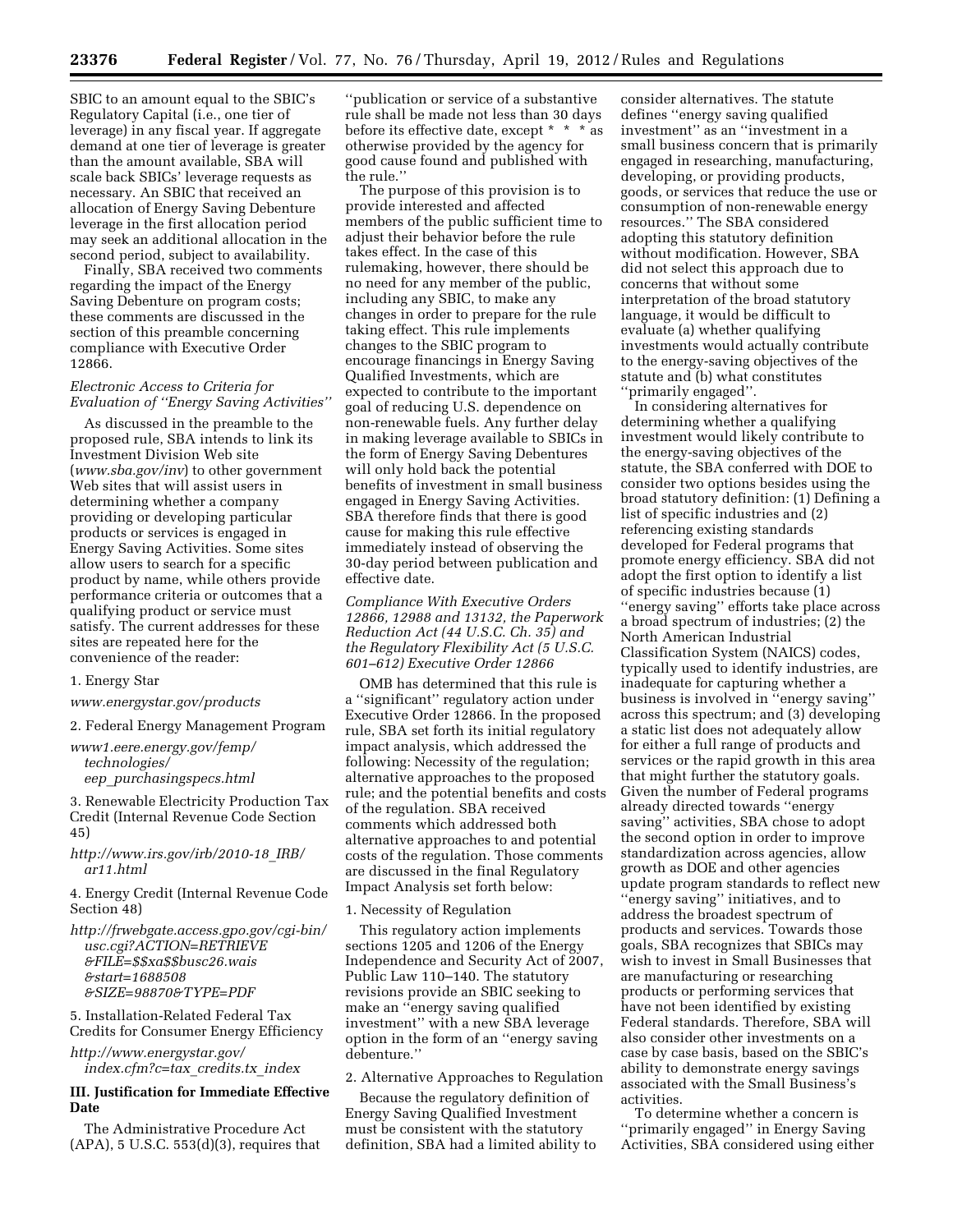a specific quantitative standard or an evaluation based on total facts and circumstances. For simplicity, the proposed rule presumed that a business is ''primarily engaged'' if it derived at least 50% of revenues during its most recently completed fiscal year from Energy Saving Activities. As a result of comments received, SBA supplemented this historical test with an alternative, prospective test; in the final rule, a Small Business that will use 100% of the financing proceeds for Energy Saving Activities will also be presumed to be ''primarily engaged'' in such activities. SBA believes this change will encourage SBICs to make Energy Saving Qualified Investments by reducing the associated administrative burden. As in the proposed rule, an SBIC may also ask SBA to determine whether a concern is ''primarily engaged'' in Energy Saving Activities based on an evaluation of various factors, including ''the distribution of revenues, employees and expenditures, intellectual property rights held, and business plans presented to investors as part of a formal solicitation''.

#### 3. Potential Benefits and Costs

As stated in the proposed rule, SBA initially estimated demand for Energy Saving Debentures at approximately 5 percent of the overall SBIC debenture program. This estimate was based on SBA's analysis of SBICs' usage of the ''low and moderate income'' (LMI) debenture, which has the same structure as the Energy Saving Debenture, and on venture capital industry data for ''Cleantech'' investments, which SBA believes are fairly representative of energy saving investments. SBA estimated that level of demand would result in an increase to the annual fee of 14.3 basis points versus a formulation with no Energy Saving Debentures. When calculating the SBA Fiscal Year 2012 budget, SBA found that the same level of demand would increase the annual fee for SBIC licensees by 15.5 basis points versus a formulation with no Energy Saving Debentures. This increase reflects an overall increase in the size of the SBIC program while taking into account the additional risk associated with SBIC equity investments contemplated in the usage of the Energy Saving Debenture.

SBA received two comments stating that Energy Saving Debentures should not be combined with standard debentures when calculating the annual fee charged to all debenture users. The commenters expressed concern that all SBIC debenture issuers would be required to subsidize the higher-risk Energy Saving Debenture, including

those SBICs whose access to the Energy Saving Debenture is prohibited because they were licensed before October 1, 2008.

SBA understands the commenters' concern about spreading the costs of the Energy Saving Debenture across the entire debenture program. In order to limit the impact of fee increases, SBA has decided to cap the amount of Energy Saving Debentures available in a given fiscal year at 5 percent of the overall SBIC program debenture program level for the year, even if demand proves to be higher. However, SBA does not believe it is feasible to accommodate the commenters' request to separate the Energy Saving Debenture from the standard debenture. On a stand-alone basis, the annual fee for the Energy Saving Debenture would exceed the statutory maximum of 1.38%, meaning that SBA would be unable to implement the statutory provisions of the Energy Act. SBA will review the demand for and performance of the Energy Saving Debenture on an annual basis to determine whether the modeling assumptions underlying this Regulatory Impact Analysis should be changed.

## *Executive Order 12988*

This action meets applicable standards set forth in sections 3(a) and 3(b)(2) of Executive Order 12988, Civil Justice Reform, to minimize litigation, eliminate ambiguity, and reduce burden. The action does not have retroactive or presumptive effect.

#### *Executive Order 13132*

For the purposes of Executive Order 13132, SBA has determined that this final rule will not have substantial, direct effects on the States, on the relationship between the national government and the States, or on the distribution of power and responsibilities among the various levels of government. Therefore, for the purposes of Executive Order 13132, Federalism, SBA has determined that this final rule has no federalism implications warranting the preparation of a federalism assessment.

#### *Paperwork Reduction Act, 44 U.S.C. Ch. 35*

SBA has determined that this rule imposes additional reporting and recordkeeping requirements under the Paperwork Reduction Act, 44 U.S.C., chapter 35. This collection of information includes three different reporting requirements: (1) Information needed for SBA to determine whether a Small Business is ''primarily engaged'' in Energy Saving Activities, (2) information needed for SBA to

determine whether a particular activity is an ''Energy Saving Activity'', and (3) identification of a completed financing as an Energy Saving Qualified Investment on the Portfolio Financing Report (an existing information collection approved under OMB Control Number 3245–0078). The descriptions of respondents and the titles and purpose of the information collections are discussed below with an estimate of the annual reporting burden. Included in the estimate is the time for reviewing instructions, searching existing data sources, gathering and maintaining the data needed, and completing and reviewing each collection of information.

## *A. ''Primarily Engaged'' and ''Energy Saving Activity'' Determinations*

*Title:* Financing Eligibility Statement for Usage of Energy Saving Debentures, SBA Form 2428.

*Summary:* The Financing Eligibility Statement for Usage of Energy Saving Debentures will be used by SBICs requesting either or both of the SBA determinations that may be requested under § 107.610(f)(2) and/or (f)(3) of the rule: (1) Whether a particular activity in which a Small Business is engaged is an Energy Saving Activity, and (2) whether a Small Business is ''primarily engaged'' in Energy Saving Activities. The Small Business must provide supporting evidence of the Small Business's eligibility based on the factors listed in the proposed rule. SBA received no comments specifically related to the proposed information collection. However, as a result of two comments received on the proposed certification requirement in § 107.610(f), SBA has eliminated that requirement as it would have related to the SBIC. Only the Small Business providing the information must certify that the information is true and correct.

*Need and Purpose:* Section 1205 of the Energy Independence and Security Act of 2007 makes SBA leverage in the form of a deferred interest ''energy saving debenture'' available to SBICs licensed after September 30, 2008 for the purpose of making Energy Saving Qualified Investments. This final rule identifies various criteria under which a financing can qualify as an Energy Saving Qualified Investment; however, SBA recognizes that some proposed investments will need to be individually reviewed by SBA to determine whether they fulfill the energy saving objectives of the statute. SBA will use the submitted information to make those determinations.

*Description of Respondents:* SBICs will submit this form to obtain a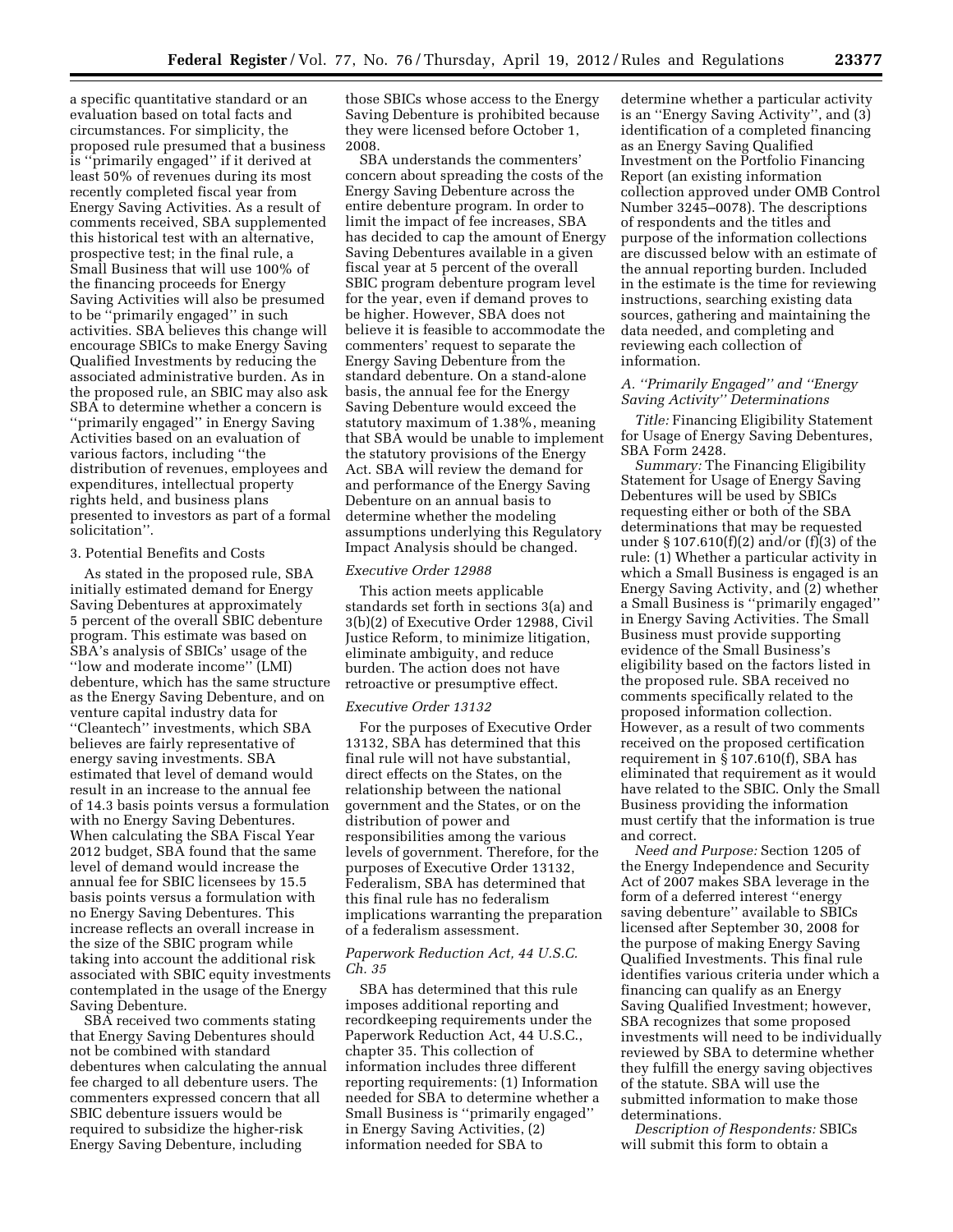determination from SBA as to whether a proposed financing is an Energy Saving Qualified Investment. There are approximately 294 active SBICs; only about 17% of these are debenture SBICs that were licensed after September 30, 2008, and are eligible to issue Energy Saving Debentures to make Energy Saving Qualified Investments. Based on anticipated new licensing activity, SBA is estimating the number of eligible SBICs at 60. Assuming each of these SBICs will invest in five companies per year, that 5% of all investments will be in energy-saving companies, and that one-third of those will require SBA to make a pre-financing determination of eligibility, SBA estimates five responses per year.

*SBA estimates the burden of this collection of information as follows:* An applicant will complete this collection once for each prospective Energy Saving Qualified Investment that requires SBA to make a pre-financing determination of eligibility. SBA estimates that the time needed to complete this collection will average 10 hours. SBA estimates that the cost to complete this collection will be approximately \$150 per hour. Total estimated burden is 50 hours per annum costing a total of \$7,500 for the year.

#### *B. Portfolio Financing Report*

*Title:* Portfolio Financing Report, SBA Form 1031 (OMB Control Number 3245–0078).

*Summary:* SBA Form 1031 is a currently approved information collection. SBA regulations (§ 107.640) require SBICs to submit a Portfolio Financing Report on SBA Form 1031 for each financing that an SBIC provides to a small business concern. The form is SBA's primary source of information for compiling statistics on the SBIC program as a provider of capital to small businesses. SBA also uses the information provided on Form 1031 to evaluate SBIC compliance with regulatory requirements. SBA has revised the form by adding one new question, which would ask the SBIC to use a pull-down menu to identify whether a completed financing was an Energy Saving Qualified Investment. SBA's financial reporting software would automatically transfer this designation to the SBA Form 468 (SBIC Financial Statements), the source of data needed to determine eligibility for additional leverage based on Energy Saving Qualified Investments under § 107.1150(d)(2)(i). This revised form was approved by OMB on March 16, 2011.

*Need and Purpose:* Section 1206 of the Energy Independence and Security

Act of 2007 increases the maximum amount of leverage potentially available to an SBIC licensed on or after October 1, 2008, that makes Energy Saving Qualified Investments. In this rule, § 107.1150(d) adjusts the basic leverage eligibility formula in § 107.1150(a) by subtracting from an SBIC's outstanding leverage the cost basis of Energy Saving Qualified Investments that the SBIC has made in Smaller Enterprises. The amount that can be subtracted is limited to 33% of the SBIC's Leverageable Capital. SBA will use the information submitted on Form 1031 to track Energy Saving Qualified Investments that an SBIC may use in its leverage eligibility calculation, as well as for overall program evaluation purposes.

*Description of Respondents:* All SBICs are required to submit SBA Form 1031 within 30 days after closing an investment. The current estimate of 2,800 responses per year is not affected by this rule. SBA has added one field to the form to identify whether the investment is an Energy Saving Qualified Investment.

*SBA estimates the burden of this collection of information as follows:* An SBIC making an Energy Saving Qualified Investment will select that descriptor from a pull-down menu on SBA Form 1031. There is no incremental burden attributable to completion of this additional field. An SBIC will complete SBA Form 1031 for each of its completed financing transactions. The currently approved hour burden for this collection is 12 minutes per response (0.2 hours), at a cost of \$7.00 per response (based on \$35.00 per hour). The total estimated burden is 560 hours per annum at an aggregate cost of \$19,600.

The recordkeeping requirements under the final rule relate to the information that an SBIC must maintain in its files to support the required certifications for Energy Saving Qualified Investments under § 107.610(f)(1). SBA expects that SBICs will be able to obtain the necessary documentation with minimal effort. The SBIC would first document that the contemplated investment is in a company that provides products or services included in the definition of Energy Saving Activities, generally by referring to one of the government Web sites discussed in this preamble. Second, the SBIC would document that the company derives at least 50% of its revenues from the sales of these products or services, or, that the company will utilize 100% of the proceeds from the financing for Energy Saving Activities; the company would

have this information available in the ordinary course of business.

## *Compliance With the Regulatory Flexibility Act, 5 U.S.C. 601–612*

When an agency promulgates a rule, the Regulatory Flexibility Act (RFA) (5 U.S.C. 601–612) requires the agency to prepare an initial regulatory flexibility analysis (IRFA) which describes the potential economic impact of the rule on small entities and alternatives that may minimize that impact. Section 605 of the RFA allows an agency to certify a rule, in lieu of preparing an IRFA, if the rulemaking is not expected to have a significant economic impact on a substantial number of small entities. This final rule affects all SBICs issuing debentures, of which there are approximately 160, most of which are small entities. Therefore, SBA has determined that this rule will have an impact on a substantial number of small entities. However, SBA has determined that the impact on entities affected by the rule will not be significant. The Energy Saving Qualified Investment definition identifies the type of investment for which an SBIC will be permitted to seek SBA funding in the form of an Energy Saving Debenture; this instrument, because of its deferred interest feature, is expected to provide SBICs with greater flexibility in structuring qualified investments. The Energy Saving Debenture is expected to increase the annual fee charged on all new debenture commitments by approximately 15.5 basis points during fiscal year 2012; however, the fee would continue to remain well below the statutorily set maximum fee. Accordingly, the Administrator of the SBA hereby certifies that this rule will not have a significant impact on a substantial number of small entities.

#### **List of Subjects in 13 CFR Part 107**

Investment companies, Loan programs—business, Reporting and recordkeeping requirements, Small businesses.

For the reasons stated in the preamble, SBA amends part 107 of title 13 of the Code of Federal Regulations as follows:

## **PART 107—SMALL BUSINESS INVESTMENT COMPANIES**

■ 1. The authority citation for part 107 continues to read as follows:

**Authority:** 15 U.S.C. 681 et seq., 683, 687(c), 687b, 687d, 687g, 687m and Pub. L. 106–554, 114 Stat. 2763; and Pub. L. 111–5, 123 Stat. 115.

 $\blacksquare$  2. Amend § 107.50 by adding in alphabetical order definitions of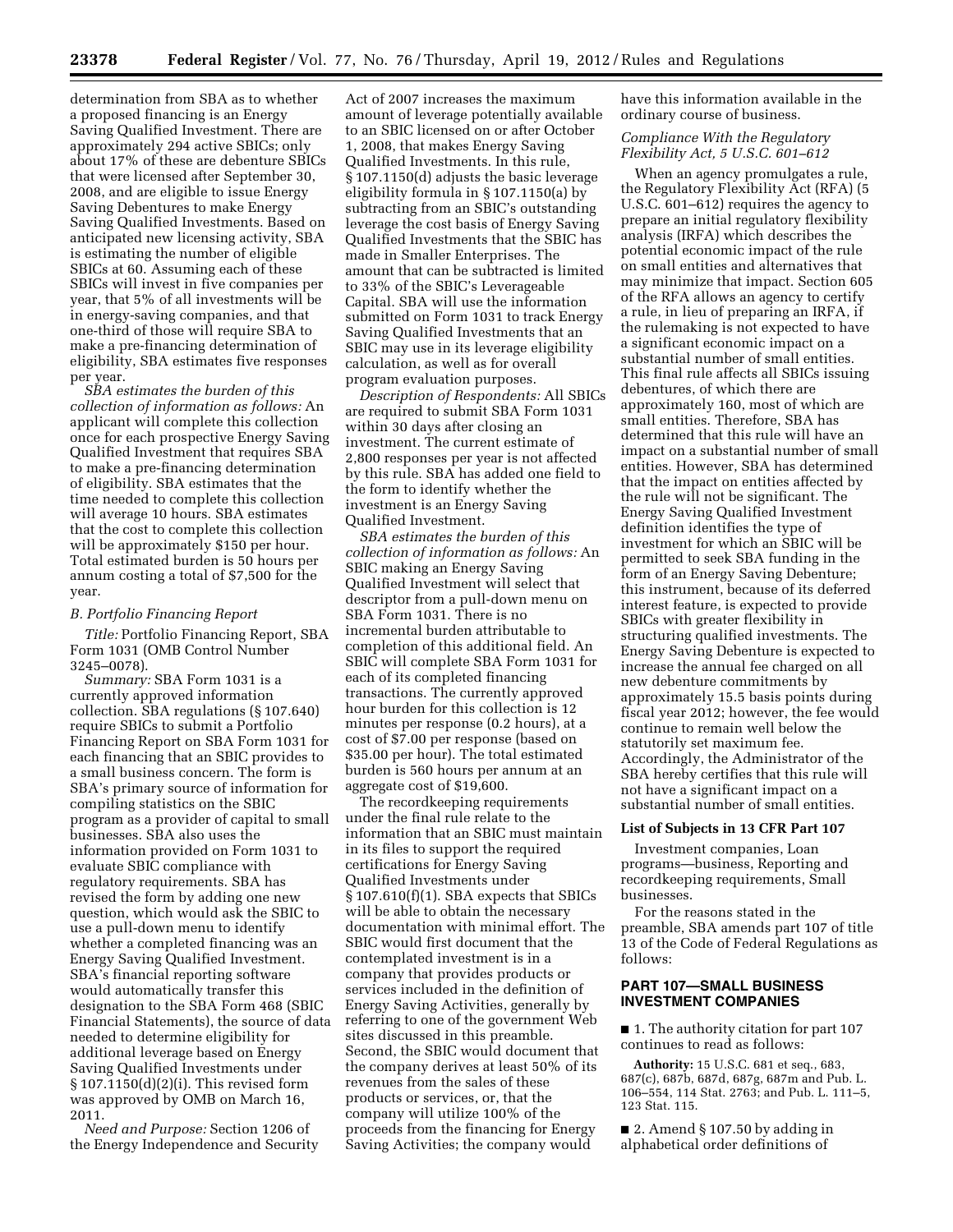''Energy Saving Activities'' and ''Energy Saving Qualified Investment'', to read as follows:

## **§ 107.50 Definitions of terms.**

\* \* \* \* \*

*Energy Saving Activities* means any of the following:

(1) Manufacturing or research and development of products, integral product components, integral material, or related software that meet one or more of the following:

(i) Improves residential energy efficiency as demonstrated by meeting Department of Energy or Environmental Protection Agency criteria for use of the Energy Star trademark label;

(ii) Improves commercial energy efficiency as demonstrated by being in the upper 25% of efficiency for all similar products as designated by the Department of Energy's Federal Energy Management Program;

(iii) Improves automobile efficiency or reduces consumption of non-renewable fuels through the use of advanced batteries, power electronics, or electric motors; advanced combustion engine technology; alternative fuels; or advanced materials technologies, such as lightweighting;

(iv) Improves industrial energy efficiency through combined heat and power (CHP) prime mover or power generation technologies, heat recovery units, absorption chillers, desiccant dehumidifiers, packaged CHP systems, more efficient process heating equipment, more efficient steam generation equipment, heat recovery steam generators, or more efficient use of water recapture, purification and reuse for industrial application;

(v) Advances commercialization of technologies developed by recipients of awards from the Department of Energy under the Advanced Research Projects Agency—Energy, Small Business Innovation Research, or Small Business Technology Transfer programs;

(vi) Reduces the consumption of nonrenewable energy by providing renewable energy sources, as demonstrated by meeting the standards, applicable to the year in which the investment is made, for receiving a Renewable Electricity Production Tax Credit as defined in Internal Revenue Code Section 45 or an Energy Credit as defined in Internal Revenue Code Section 48;

(vii) Reduces the consumption of nonrenewable energy for electric power generation as described in Internal Revenue Code Section 48(c)(1)(A) by providing highly efficient energy conversion systems that can use

renewable or non-renewable fuel through fuel cells; or

(viii) Improves electricity delivery efficiency by supporting one or more of the smart grid functions as identified in 42 U.S.C. 17386(d), by means of a product, service, or functionality that serves one or more of the following smart grid operational domains: Equipment manufacturing, customer systems, advanced metering infrastructure, electric distribution systems, electric transmission systems, storage systems, and cyber security.

(2) Installation and/or inspection services associated with the deployment of energy saving products as identified by meeting one or more of the following standards:

(i) Deploys products that qualify, in the year in which the investment is made, for installation-related Federal Tax Credits for Residential Consumer Energy Efficiency;

(ii) Deploys products related to commercial energy efficiency as demonstrated by deploying commercial equipment that is in the upper 25% of efficiency for all similar products as designated by the Department of Energy's Federal Energy Management Program;

(iii) Deploys combined heat and power products, goods, or services;

(iv) Deploys products that qualify, in the year in which the investment is made, for receiving a Renewable Electricity Production Tax Credit as defined in Internal Revenue Code Section 45 or an Energy Credit as defined in Internal Revenue Code Section 48; or

(v) Deploys a product, service, or functionality that improves electricity delivery efficiency by supporting one or more of the smart grid functions as identified in 42 U.S.C. 17386(d), and that serves one or more of the following smart grid operational domains: Equipment manufacturing, customer systems, advanced metering infrastructure, electric distribution systems, electric transmission systems, or grid cyber security.

(3) Auditing or consulting services performed with the objective of identifying potential improvements of the type described in paragraph (1) or (2) of this definition.

(4) Other manufacturing, service, or research and development activities that use less energy to provide the same level of energy service or reduce the consumption of non-renewable energy by providing renewable energy sources, as determined by SBA. A Licensee must obtain such determination in writing prior to providing Financing to a Small

Business. SBA will consider factors including but not limited to:

(i) Results of energy efficiency testing performed in accordance with recognized professional standards, preferably by a qualified third-party professional, such as a certified energy assessor, energy auditor, or energy engineer;

(ii) Patents or grants awarded to or licenses held by the Small Business related to Energy Saving Activities listed in subsection (1) or (2) above;

(iii) For research and development of products or services that are anticipated to reduce the consumption of nonrenewable energy, written evidence from an independent, certified thirdparty professional of the feasibility, commercial potential, and projected energy savings of such products or services; and

(iv) Eligibility of the product or service for a Federal tax credit cited in this definition that is not available in the year in which the investment is made, but was available in a previous year.

*Energy Saving Qualified Investment*  means a Financing which:

(1) Is made by a Licensee licensed after September 30, 2008;

(2) Is in the form of a Loan, Debt Security, or Equity Security, each as defined in this section;

(3) Is made to a Small Business that is primarily engaged in Energy Saving Activities. A Licensee must obtain a determination from SBA prior to the provision of Financing as to whether a Small Business is primarily engaged in Energy Saving Activities. SBA will consider the distribution of revenues, employees and expenditures, intellectual property rights held, and Energy Saving Activities described in a business plan presented to investors as part of a formal solicitation in making its determination. However, a Small Business is presumed to be primarily engaged in Energy Saving Activities, and no pre-Financing determination by SBA is required, if:

(i) The Small Business derived at least 50% of its revenues during its most recently completed fiscal year from Energy Saving Activities; or

(ii) The Small Business will utilize 100% of the Financing proceeds received from a Licensee to engage in Energy Saving Activities.

■ 3. Amend § 107.610 by revising the last sentence of the introductory text and adding paragraph (f) to read as follows:

\* \* \* \* \*